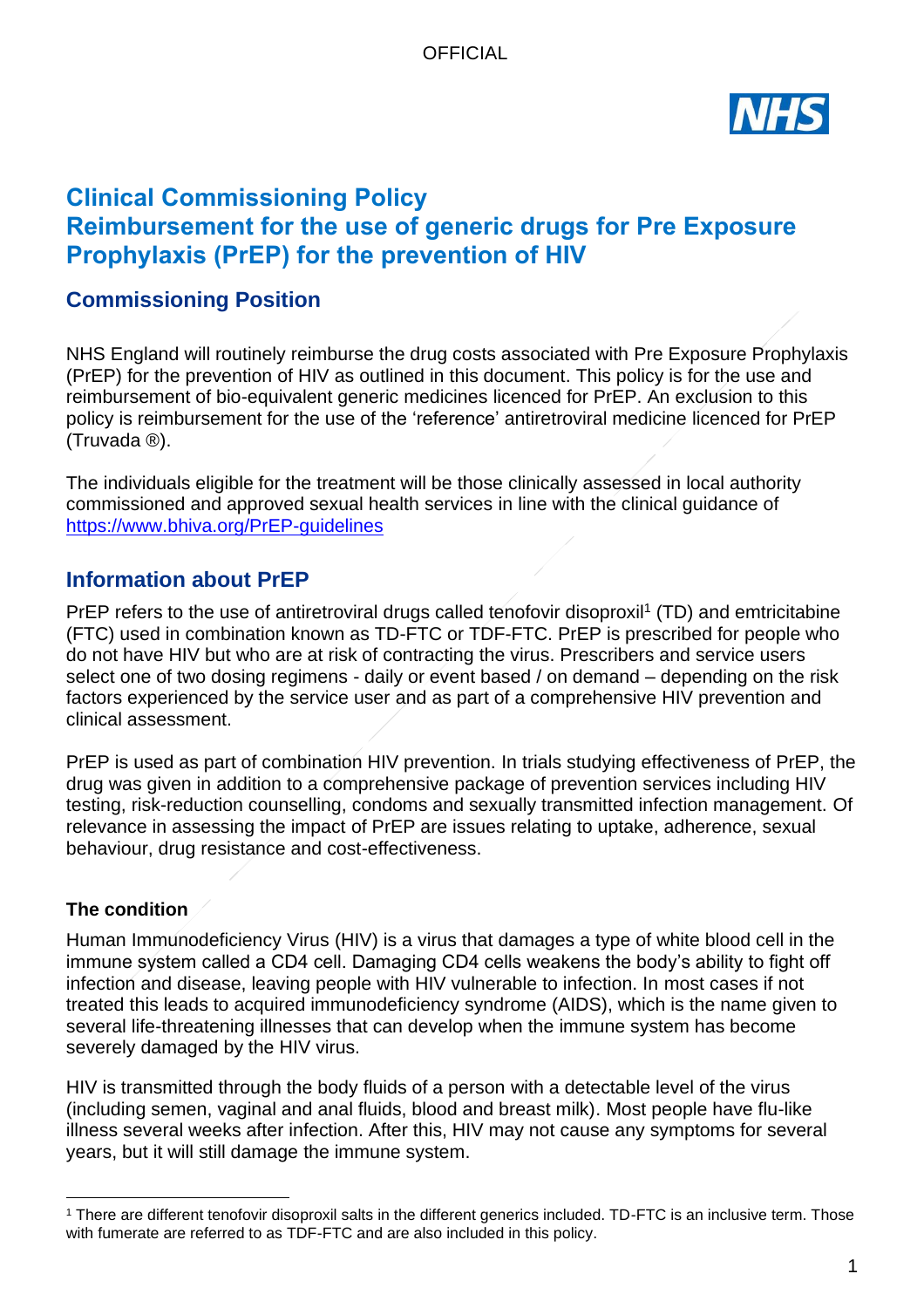### **OFFICIAL**

According to Public Health England's ['HIV in the UK' published in 2019,](https://assets.publishing.service.gov.uk/government/uploads/system/uploads/attachment_data/file/858559/HIV_in_the_UK_2019_towards_zero_HIV_transmissions_by_2030.pdf) by the end of 2018 there were

- 103,800 people living with HIV, of whom
- 93% were diagnosed, of whom
- 97% were receiving HIV treatment, of whom
- 97% were virally supressed.
- An estimated 13,100-15,600 people were living with transmittable levels of HIV
- 4,453 new HIV diagnoses were made in 2018
- An estimated 13,000 taking PrEP through publicly funded programmes or research, and a further 6,500 self-purchasing PrEP

In 2019, the Secretary of State for Health and Social Care set the goal for England to become one of the first countries to reach HIV elimination by 2030.

### **Current treatments**

Combination HIV prevention uses a mix of biomedical, behavioural and structural interventions to meet the needs of particular individuals and communities in efforts to reduce new infections. This includes sexual health and HIV screening, testing, partner notification, condoms, access to HIV and STI treatments. Use of antiretroviral drugs commonly used to treat those with diagnosed HIV play a key role in preventing HIV transmission in three ways:

- ['Treatment as prevention'](https://www.england.nhs.uk/commissioning/wp-content/uploads/sites/12/2015/10/f03pc-tasp-oct15.pdf) This is when people with diagnosed HIV who are on effective treatment for 6 months or more and have an undetectable viral load, cannot pass on the virus during sex. In addition, for the majority of people with HIV on effective treatment, they will experience near normal life expectancy and will not develop AIDS-related illness.
- Post exposure prophylaxis (PEP): This is when antiretroviral drugs are used for 1 month after possible exposure to HIV to prevent HIV infection occurring.
- Pre Exposure Prophylaxis (PrEP): This is when antiretrovirals are used before exposure to HIV as directed by qualified members of the sexual health team following a clinical assessment.

There is currently no vaccination or cure for HIV.

### **Marketing Authorisations**

NHS England will confirm which approved products are available for use via the HIV drugs framework. Products currently known to have a marketing authorisation are:

Emtricitabine/Tenofovir disoproxil Dr. Reddy's 200 mg/245 mg Film-Coated Tablets (Dr Reddy's)

Emtricitabine/Tenofovir disoproxil Lupin 200 mg/245 mg Film-coated Tablets (Lupin)

Emtricitabine/Tenofovir disoproxil Mylan 200 mg/245 mg film coated tablets (Mylan)

Emtricitabine/Tenofovir disoproxil Teva 200 mg/245 mg film coated tablets (Teva)

Emtricitabine/Tenofovir disoproxil Zentiva 200 mg/245 mg film coated tablets (Zentiva)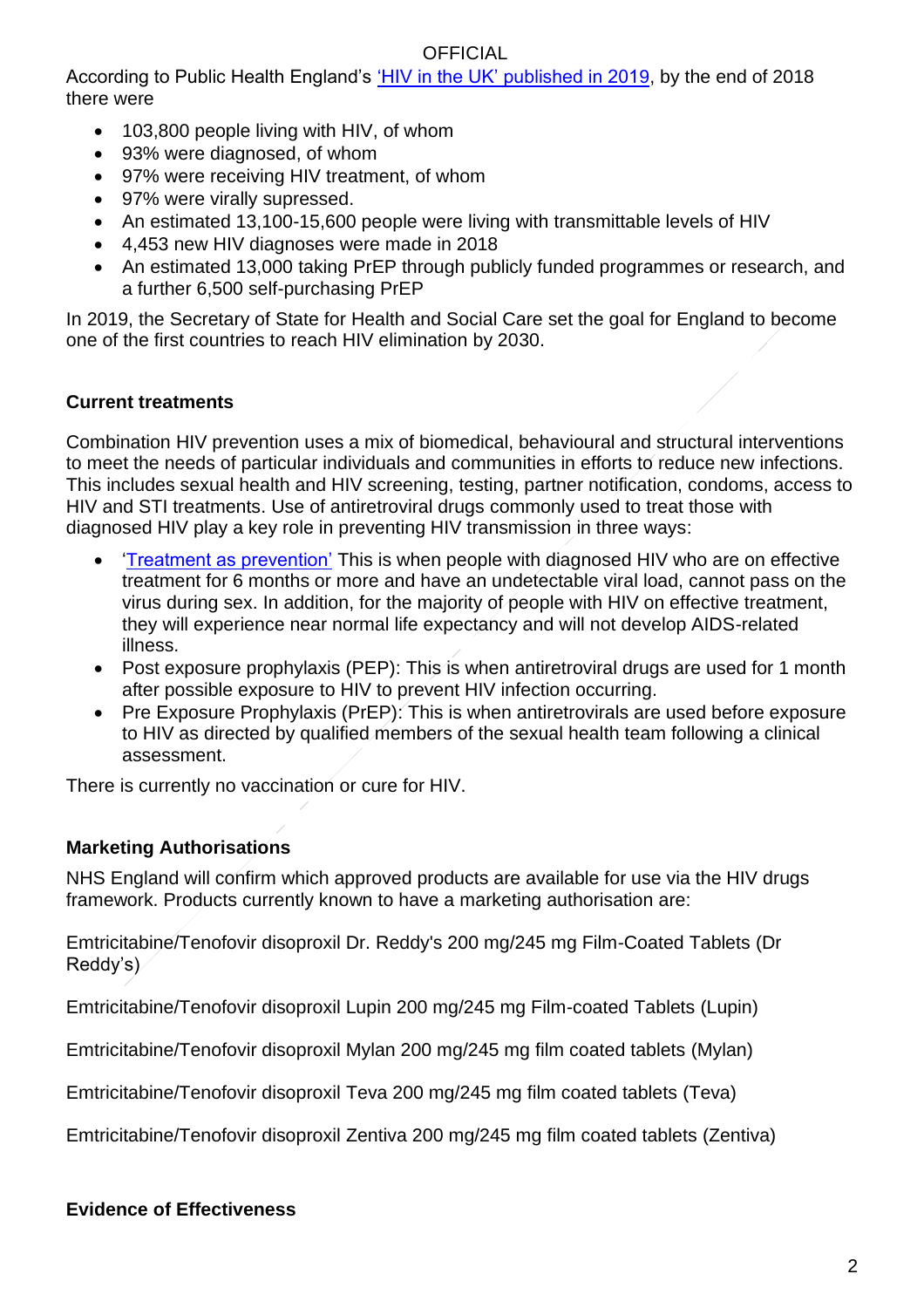### **OFFICIAL**

NHS England has previously considered the evidence base for PrEP. In 2016, NICE published an Evidence Summary [ESNM78] on the clinical effectiveness, safety, patient factors and resource implication of PrEP [\(link\)](https://www.nice.org.uk/advice/esnm78/chapter/Full-evidence-summary). This summary included review of four randomised trials of Truvada (emtricitabine/tenofovir disoproxil 200 mg/245 mg) for pre-exposure prophylaxis (PrEP) of HIV in either HIV-negative men or transgender women who have sex with men, or HIVnegative individuals in a heterosexual partnership with a person already infected with HIV. The conclusion of the summary was that PrEP "reduced the relative risk of acquiring HIV infection by between 44% and 86% compared with placebo or no prophylaxis, which is equivalent to approximate numbers needed to treat of between 13 and 68 per year".

In 2017, NHS England announced funding for the 3-year [PrEP Impact implementation trial](https://www.prepimpacttrial.org.uk/) to address outstanding questions including the need for, uptake of and duration of PrEP. By April 2020, over 21,000 individuals were enrolled on the trial with recruitment of up to 26,000 individuals by July 2020. Routine commissioning of PrEP services by local authorities is expected to commence during 2020. NHS England has committed to reimburse agreed PrEP drug costs.

## **Safety**

The marketing authorisations for each relevant drug product covers side effects, contraindications, drug interactions.

# **Implementation**

#### **Criteria**

PrEP use will be reimbursed where all the following applies

- Local authority confirms it has commissioned a provider to offer PrEP services
- Decisions to offer PrEP are made by appropriately qualified members of the sexual health service following a clinical assessment and that ongoing monitoring is in accordance with the BASHH/BHIVA guidelines (2018)
- Generic TD-FTC is prescribed / supplied and approved in accordance with the appropriate provider arrangements for clinical governance. Drugs supplied must be from NHS England and Improvement's approved drug supply framework.
- Data submission is in accordance with contract terms set out by both local authorities and NHS England.

### **Effective from**

July 2020

In April 2020, government announced funding for local authorities to support routine commissioning of PrEP services during 2020/21. NHS England and NHS Improvement had already committed to reimburse PrEP drug costs within routinely commissioned local authority PrEP services from the end of the trial.

### **Requirements and recommendations for data collection**

Mandatory data collection will be via the existing epidemiological surveillance system operated by Public Health England to monitor population level sexually transmitted infections (STIs) and HIV: [GUMCAD STI Surveillance System.](https://www.gov.uk/guidance/gumcad-sti-surveillance-system) Additional contractual data collection requirements to secure sufficient supply and support reimbursement will be set out in the local authority's service specification and the NHS England contract reporting requirements.